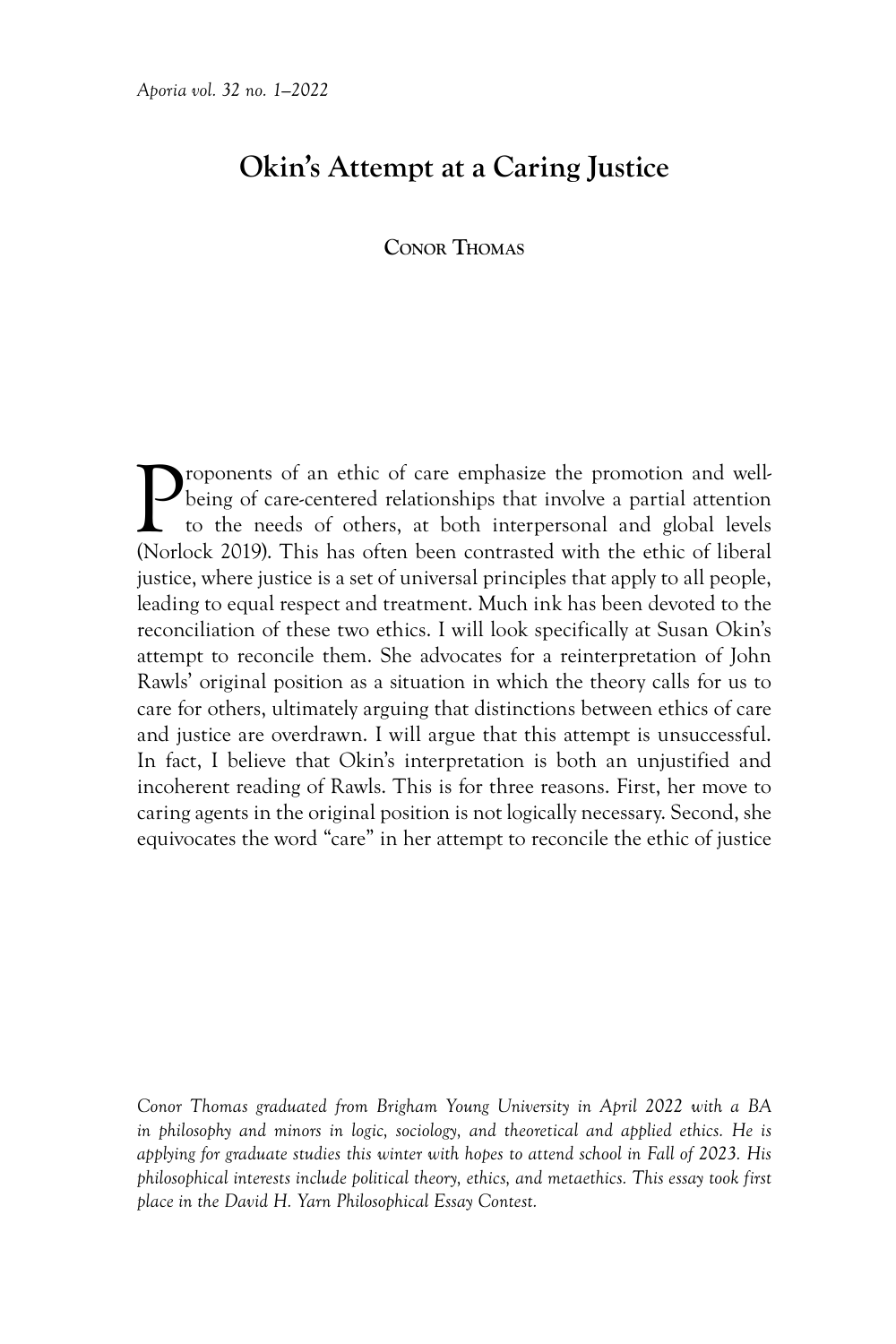and the ethic of care. Third, the move to caring agents in the original position creates large problems of its own.<sup>1</sup> Let's begin.

In her essay "Reason and Feeling in Thinking About Justice," Okin argues for a moral interpretation of John Rawls' argument from the original position. Her suggested interpretation, she says, will show that "one is not forced to choose between an ethic of justice and an ethic of sympathy or care, nor between an ethic that emphasizes universality and one that takes account of differences" (Okin 238). She starts by recognizing that Kantian individuality and moral theory have a large influence on the language Rawls uses to describe the agents in the original position, and this leads readers of Rawls, and even Rawls himself, to associate his arguments with rational choice theory. Consequently, the role of empathy, benevolence, and care in the original position has become hard to acknowledge. However, Okin thinks the rational, Kantian tone in which Rawls presents his ideas is purely a tone and not an indispensable feature of Rawls' theory. Furthermore, Okin says if Rawls is to be understood solely in terms of rational choice theory, his specifications about how the agents in the original position deliberate become ambiguous. She thinks that those agents, according to Rawls' specifications, need to rely on empathy and care to decide on the principles of justice.

Okin supports this last point by noting that Rawls himself has reconsidered how strongly his principles of justice should be thought of as derived from rational choice theory. Rawls said that his formulation in this context was "very misleading" and that "there is no thought of trying to derive the content of justice within a framework that uses an idea of the rational as the sole normative idea" (*Justice as Fairness* 82). To understand the reasons for his reconsideration, we need to understand conventional rational choice theory and its implications for Rawls' original position.

Rational choice theory makes distinctions between three modes of choice that are associated with three different sets of assumptions about the knowledge of the choice-maker. Okin explains, "Choice under certainty depends on the agents knowing with certainty the outcome of each choice and the utility of that outcome. Choice under risk occurs when all the possible outcomes and their utility are known, as well as the probabilities of their occurrence. Choice under uncertainty occurs when knowledge of the probabilities is absent or incomplete" (241). The question is, which mode of choice occurs when agents in the original position deliberate

<sup>1</sup> I will refer to those in the original position as "agents," though Rawls sometimes uses the word "parties." Any differences between the terms are not pertinent to my argument.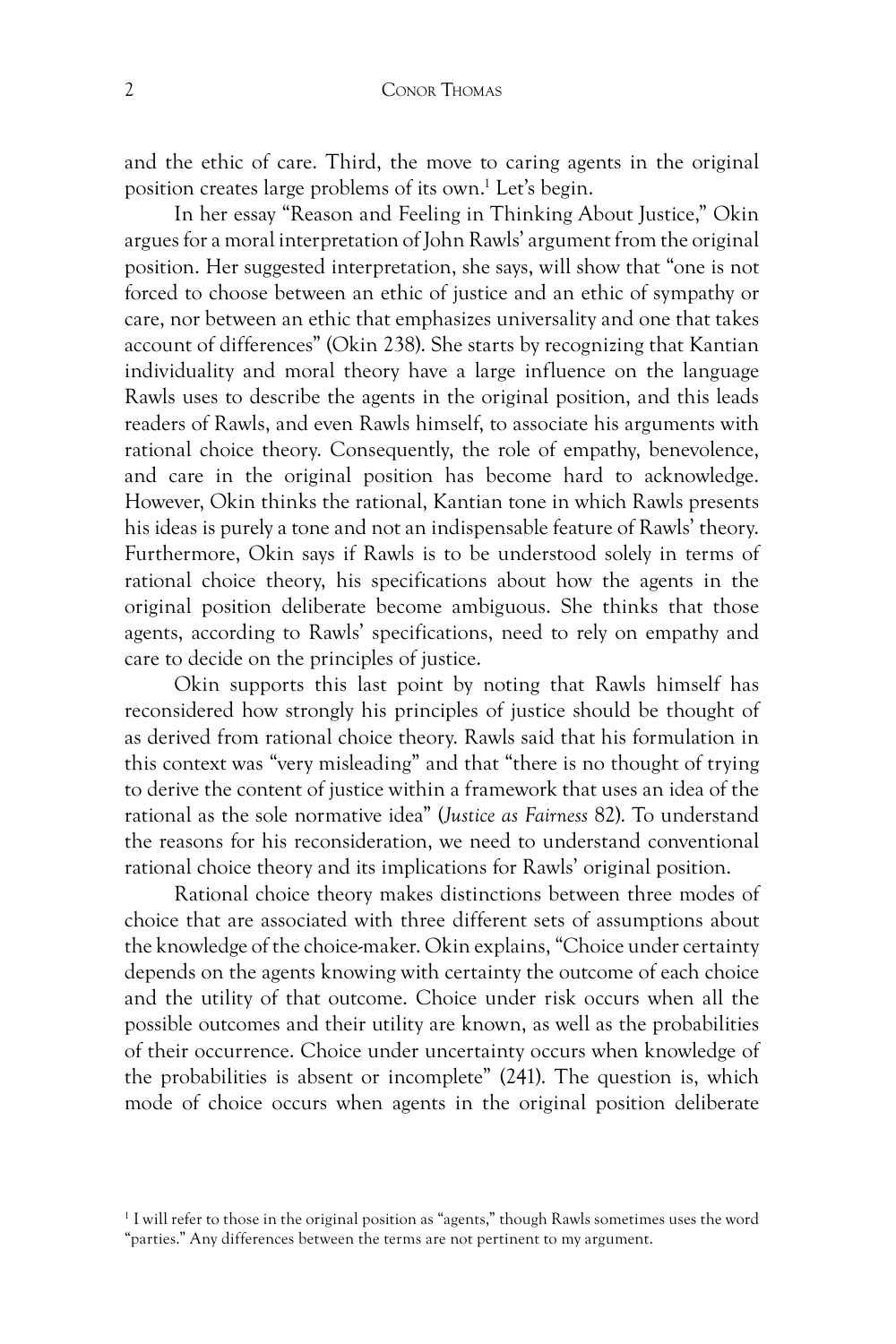on the principles of justice? The circumstances in the original position are such that the agents do not have any knowledge of their individual interests. This, Okin says, rules out choice under certainty. How can the agents know which decisions will bring the most personal utility when they are not aware of their own interests? The only options left are choice under risk and choice under uncertainty.

Choice under risk quickly gets ruled out due to another stipulation Rawls makes. He says that being in the original position "excludes all but the vaguest knowledge of likelihoods. The parties have no basis for determining the probable nature of their society, or their place in it" (Rawls, Theory of Justice 155). The parties having no knowledge of interests or probabilities, Rawls is left to conclude that "the veil of ignorance leads directly to the problem of choice under uncertainty" (Rawls, *Theory of Justice* 172). This presents a problem. There is no uncontroversial theory about what a rational choice looks like under conditions of uncertainty, and so it remains unclear exactly how the agents might deliberate in the original position.

Here, Okin makes her central claim. Because reliance on rational choice theory to explain the decisions made in the original position leads to ambiguity, the agents "have to rely on empathy, benevolence, and equal concern for others as for the self, in order to have the parties come up with the principles they choose" (Okin 243). She comes to believe this is a justified reading of Rawls by reading too much into his view on moral development and how the agents function in the original position. Okin quotes Rawls as saying, "The combination of mutual disinterest and the veil of ignorance achieves the same purpose as benevolence. For this combination of conditions forces each person in the original position to take the good of others into account" (*Theory of Justice* 148). Okin takes this to mean that those in the original position are perceived as self-interested only because "they do not know which self they will turn out to be and, therefore, must consider the interests of all possible selves equally" (244). What does it mean to consider the interests of all possible selves equally? Okin makes her position on this question clear with an example. When Rawls argues for a principle that protects equal liberty of conscience, such as freedom of religion, he says that those in the original position "must choose principles that secure the integrity of their religious and moral freedom" (*Theory of Justice* 206). But, Okin says, if agents are to do this without knowledge of what their religious preferences will be, they will have to imagine themselves in the positions of "those whose religious practices and beliefs or lack thereof will require most tolerance on the part of others" (245). To do this requires a sense of empathy and care for those who might be in that situation. She thinks this same requirement is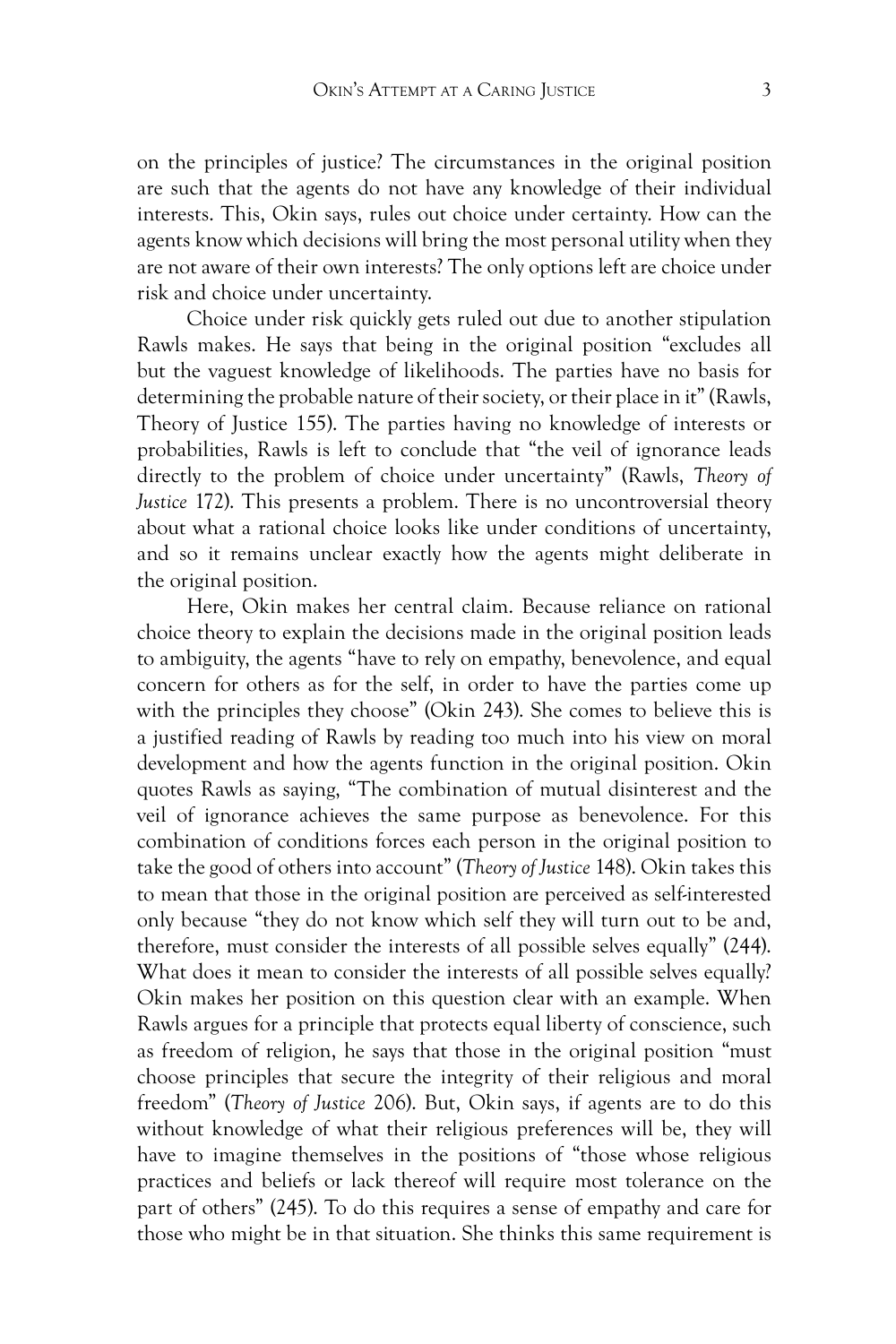needed for the formation of the difference principle as well. Summing up her view, she says, "The original position requires that, as moral subjects, we consider the identities, aims, and attachments of every other person, however different they may be from ourselves, as of equal concern with our own" (Okin 246). The centrality of agents being concerned for others in the original position, to Okin, gives us "another piece of argument that questions the wisdom of distinguishing between an ethic of care and an ethic of justice" (247).

I do not believe that this is a justified or coherent reading of Rawls. I will first discuss problems of this view's justification and then move to problems with its coherence. Concerning the view's justification, Okin is aware of the textual evidence in *A Theory of Justice* that does not support her reading. Rawls very clearly states that persons in the original position are mutually disinterested and he explicitly stipulates that "in choosing between principles each [agent] tries as best he can to advance his interest" (*Theory of Justice* 142). But she thinks that, due to the complications with rational choice theory, the better interpretation of these agents is that they are motivated by care. However, rational choice theory's inability to give an account of deliberation behind the veil of ignorance does not suggest that empathy is the interpretation. In fact, Rawls seems to understand this, and it is not the route he takes to amend the problems of rational choice theory. In *Justice as Fairness: A Restatement* (published 30 years after *A Theory of Justice*), Rawls distances himself from rational choice theory, instead opting for deliberations to be understood in terms of "economic and social theory" where we have "rational persons making decisions, or arriving at agreements, subject to certain conditions" (*Justice as Fairness* 81). Furthermore, Rawls makes it clear that there are differences between his argument and the tenets of any one social theory. Perhaps he does not want to be subject to all the constraints of one theory as he was with rational choice theory. Still, Rawls makes it clear that he is sticking to rational, self-interested agents in the original position. Therefore, you do not, as Okin would like, imagine yourself in someone else's position, *you imagine yourself actually occupying that position*. You agree to the principles of justice precisely for the reason that you may be the one in the least-advantaged position. So, Okin is right that rational choice theory is problematic for Rawls' theory, but this does not exclude other methods of deliberation that are not associated with care for others.

Now, the idea of caring agents in the original position has problems of its own. Here I will discuss issues with the idea's coherence. I believe that Okin is either equivocating the word "care," or that her reading of Rawls calls for drastic changes to his theory, and it is not clear the theory can withstand them while retaining its own basic tenets. Neither outcome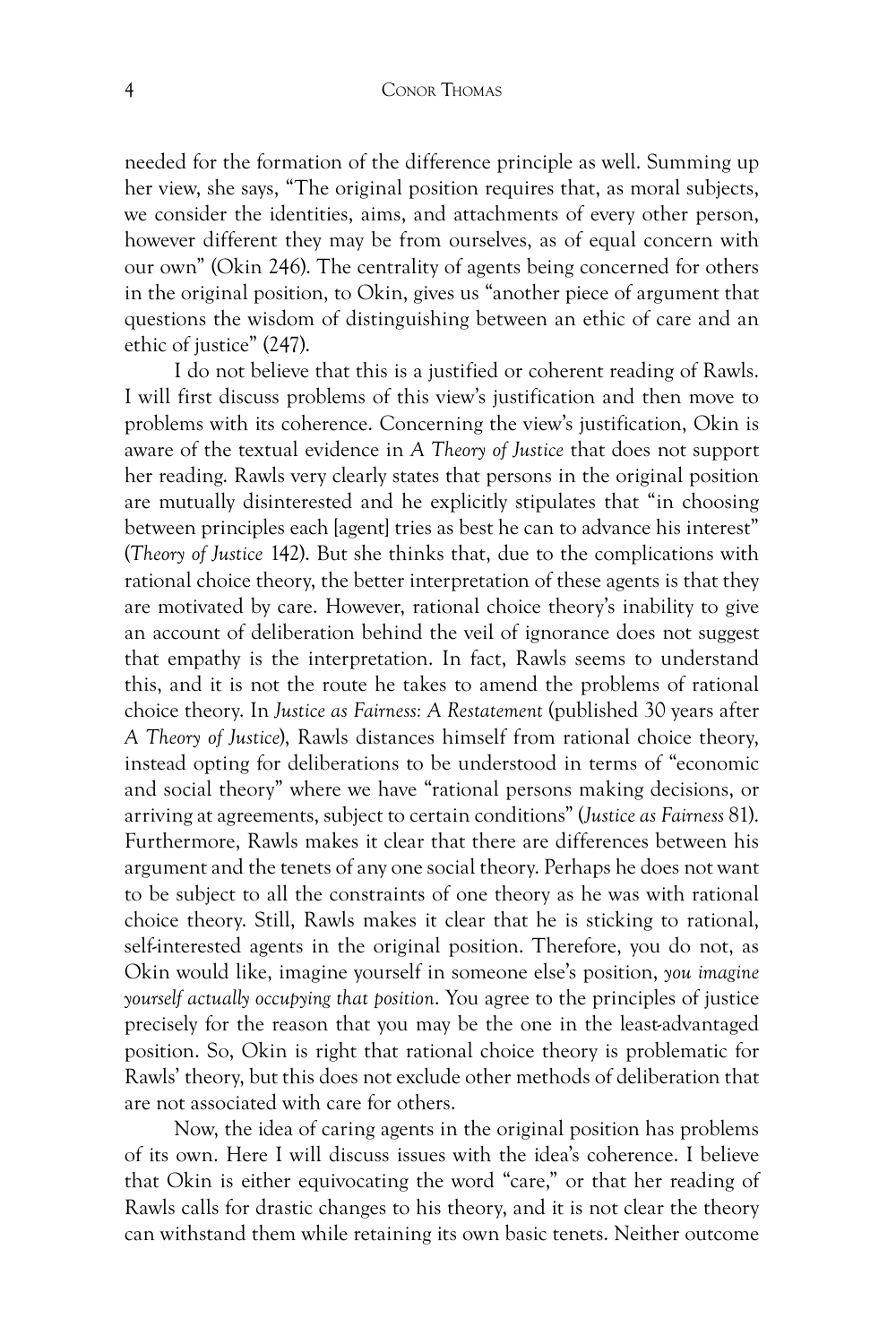is desirable if we want to show that "distinctions that have been made between an ethic of justice and an ethic of care may be at least overdrawn, if not false" (Okin 229).

The issue arises when we consider what form of care Okin wants those in the original position to take. Is it the kind of care that care ethicists discuss? If it is, what effect would this have on the deliberations of the agents in the original position? I will examine the former question first. If we are to think of moral agents in the original position as carers in the sense of the ethics of care, we would want them to be meeting certain conditions that care ethicists have discussed. For example, the very nature of the person is relational according to care ethics. According to Virginia Held in *The Ethics of Care*, "Persons [are] deeply affected by, and involved in, relations with others; too many care theorists persons are at least partly constituted by their social ties" (48). Other conditions of a caring actor are a kind of sensitivity and practical knowledge. Both of these are essential features of care. A caring agent must have the emotional capacity to recognize suffering or depravity and be willing and able to assist the sufferer. In addition, the carer must use their knowledge to properly understand the need. For example, if a parent cannot discern when their child is needy and when they are pretending, then efforts to care will become less effective (Held 53). Navigating each circumstance in a caring way will require different sensitivities and practical knowledge that are partial to the features of the situation, and the person in need.

These three features of care, as understood by care ethicists such as Held, do not constitute an exhaustive list. I have selected these features because I believe they show that Okin's conception of caring agents in the original position is inconsistent with the caring agents that care ethicists discuss. In Okin's version of the original position, the agents all maintain their atomistic individuality. In this way, Okin's agents do not depart completely from the Kantian influence. This conception of the self is at odds with care ethics. They reject the atomistic-self because "it obscures the innumerable ways persons and groups are interdependent in the modern world" (Held 14). The ethics of care also considers the atomisticself an impoverished ideal. The ethic of care "values the ties we have with particular other persons and the actual relationships that party constitute our identity" (Held 14). In addition, care ethicists require sensitivity and knowledge that is partial to each situation in which care is called for. This partiality is unlikely to be acknowledged given the constraints of knowledge in the original position. It is hard to see how one becomes sensitive and acquires practical knowledge in a state in which one does not know what anyone's particular situation will be. Okin must then maintain a principle of impartiality that is once again at odds with care ethics. Care ethicists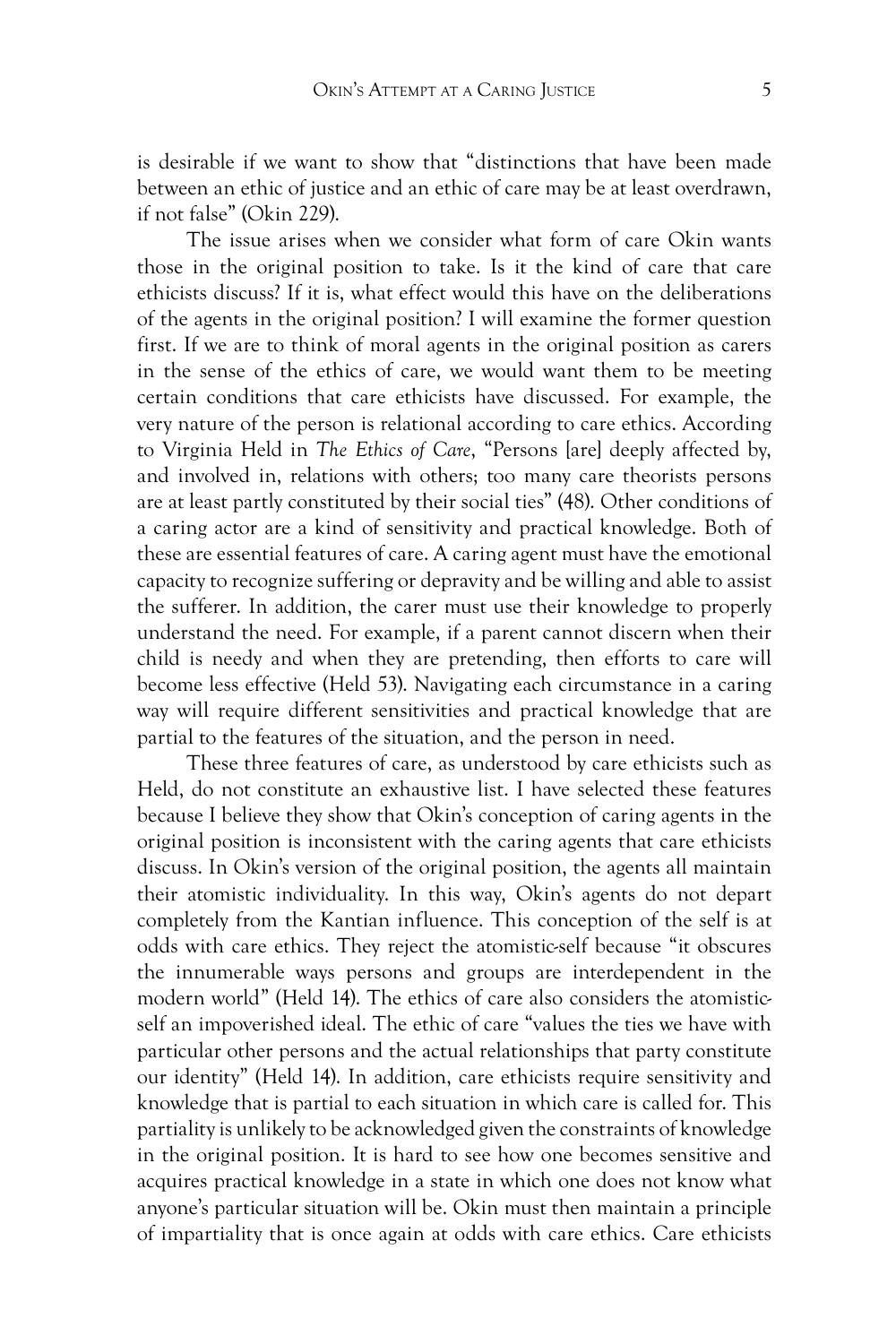are skeptical of impartial theories, including liberal justice, and they often point out where care can make up for what justice lacks in this area.

> Morality needs to evaluate relationships of care themselves, showing, for instance, how shared consideration and sensitivity and trustworthiness enhance them and increase their value, and showing also how they can denigrate into mere occasions for individuals to pursue their own interests or to reluctantly fulfill the duties imposed on individuals by impartial rules. (Held 96)

Okin seems to suggest that what is required for care is simply putting ourselves in someone else's shoes. For reasons I have just argued, this renders her conception of care woefully insufficient in the eyes of care ethicists. If we are to understand the agents in the original position in Okin's way, then the tensions between justice and care, properly understood, still exist.

Furthermore, if we attempt to solve the issue of equivocation by saying that we can adjust the conditions of the original position to make them consistent with care ethicists' conceptions of care, then we run into serious issues. I will highlight two plausible ones. The first is that the conditions in the original position may essentially require an impartiality that cannot be reconciled with the essential partiality of care ethics. The second is that the agents who have taken up the perspective of care may not agree on the principles of justice as described by Rawls. I will consider each of these in turn.

First, it should be clear by now that partiality is an essential feature of care ethics. Care ethicists see the partiality of care as able to make up for what justice lacks, or even supersede justice in important ways. Held says, "To most advocates of the ethics of care, the compelling moral claim of the particular other may be valid even when it conflicts with the requirement usually made by moral theories that moral judgments be universalizable, and this is of fundamental moral importance" (11). Here Held is saying that a commitment to partiality will, at least sometimes, override commitments to impartial principles. The argument from the original position, it seems, could not be theoretically coherent if we gave our agents this kind of partiality. Rawls intended for every agent in the original position to come to an agreement on the principles of justice that will help constitute the basic structure of society. If all are given the partiality that will sometimes override their commitment to universality, then we would have to allow for agents to have knowledge and sensitivity that was previously restricted. In addition, they would have to be given enough knowledge about their interests and others' interests within the basic structure to apply this partiality in the way the care ethicists want. This collapses the veil of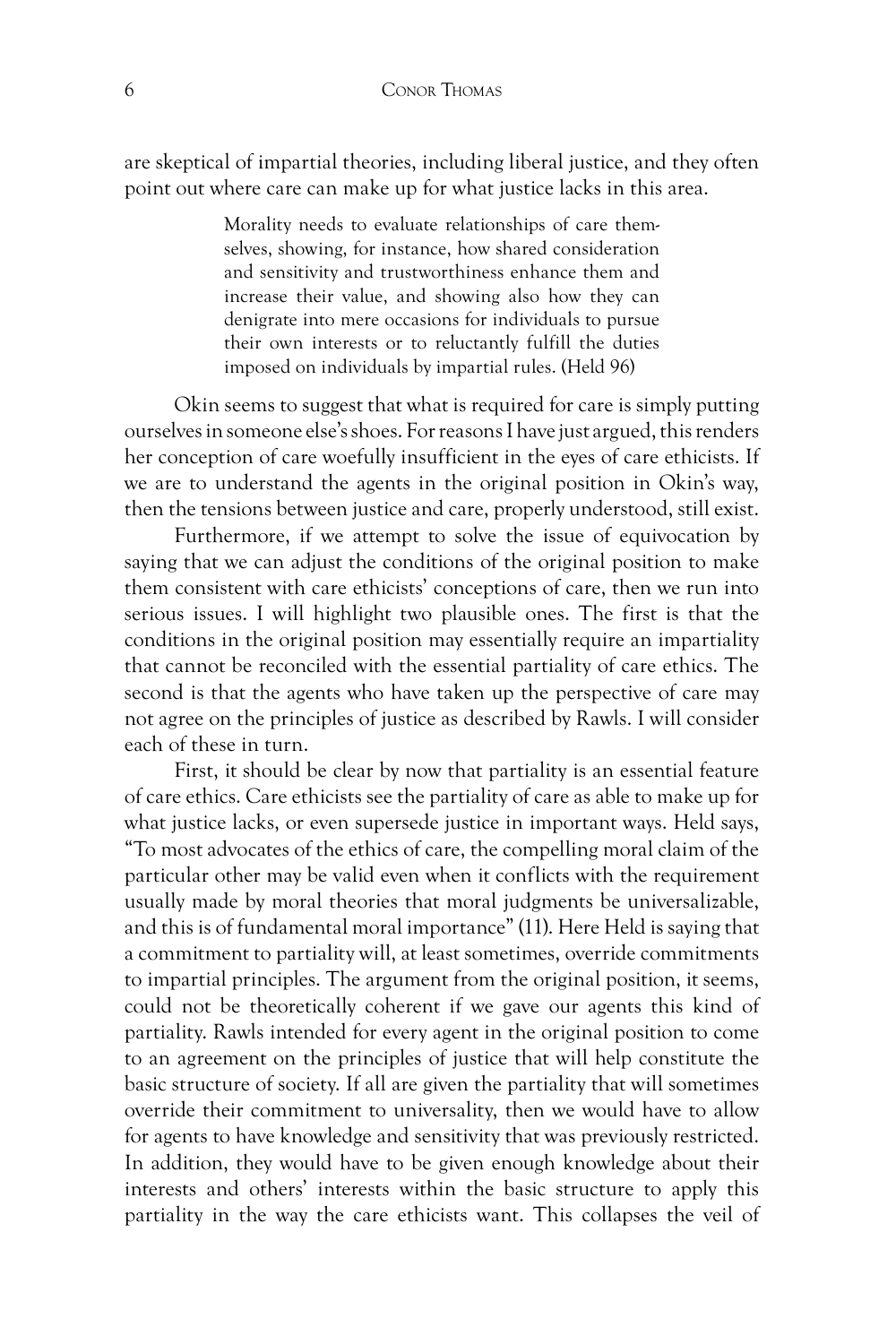ignorance. This situation also precisely illustrates one of the points that the ethics of care makes. Justice and care have serious tensions, and the tensions are so serious that the original position does not seem feasible from the perspective of care. Care is too involved in the practical and partial relations of people, and it cannot function well if abstracted from that. Neither can the argument from the original position remain coherent and instructive if the agents are given too much knowledge. Hence, Rawls says, "However rational it might be for the parties to favor principles framed to promote the determinate and known interests of those they represent, should they have the opportunity, . . . the limits of information (modeled by the veil of ignorance) make that impossible" (*Justice as Fairness* 86).

The second concern is of equal importance. It is not clear that the agents in the original position, after they have taken up the perspective of care (assuming the theory can withstand the agents doing this), will agree on the principles of justice as Rawls desires. A principle of justice given in the perspective of care will likely include features that reflect the ethic of care itself. It may emphasize partiality rooted in morally valuable relationships, and require care in the institutions of the basic structure. In this, we are far off from liberal justice. Rawls is clear that the argument from the original position is a thought experiment that shows how, given certain constraints and conditions, rational agents will agree on the principles of justice. It plainly follows that the changing of these conditions will likely change the outcome of the deliberations.

In sum, Okin has suggested that we should conceive of agents in the original position as caring ones to avoid the pitfalls of associating their deliberations with rational choice theory. I hope to have shown three reasons this argument does not work. First, it does not follow that agents must rely on care if rational choice theory is insufficient. There are a number of other options, including social choice theory, which Rawls eventually chooses as a loose framework for understanding how deliberations occur in the original position. Second, Okin has equivocated the word care. What she means by care has serious differences from care as understood by care ethicists. Third, if Okin wishes to avoid equivocating, then major theoretical problems within Rawls' theory of justice arise. It is likely that the conditions behind the veil of ignorance are essentially at odds with the features of care, and it is unlikely that the principles of justice would be agreed to from the perspective of care. To me, these concerns far outweigh any problems that might arise due to deliberations from self-interest.

In fairness to Okin, it should be noted that I have been using a conception of care ethics that has been developed further since she wrote this paper in 1989. But Nel Noddings, in her 1984 book *Caring*, has already argued for a conception of care that rejects universal prescriptions for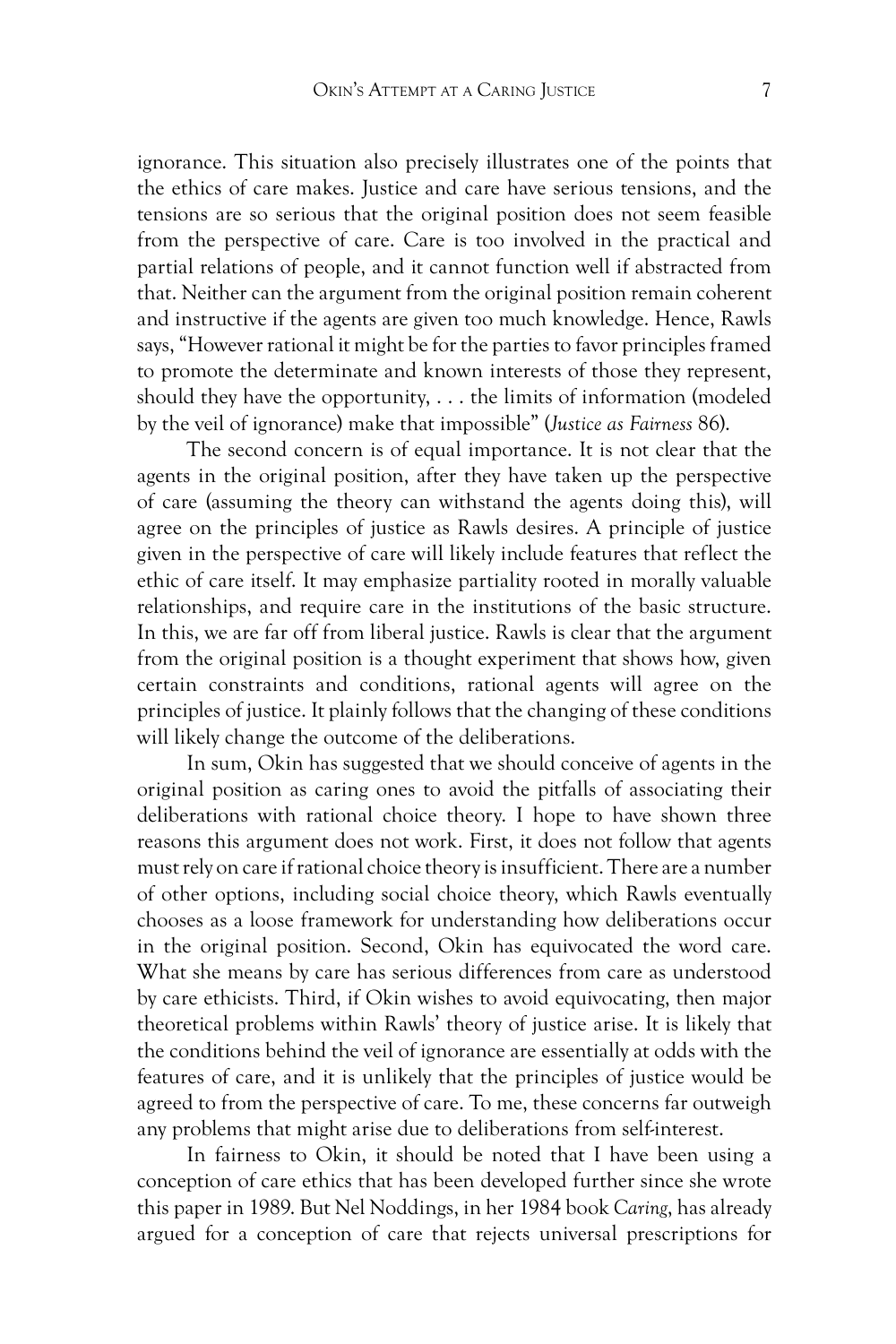action and emphasizes attention to situational forces. Thus, my charge of equivocation stands.

In her conclusion, Okin claims, "I have presented another piece of argument that questions the wisdom of distinguishing between an ethic of care and an ethic of justice" (247). But, as I believe I have shown, the tension between these two ethics remains. Okin's attempt to unite these two ethics under the banner of Rawlsian justice cannot be done this way. The features of the ethic of care are too distinct from the ethic of justice, and vice versa. I feel to speculate that both ethics, no matter how they are conceived, are essentially distinct. Attempts to integrate them or understand one in terms of the other are doomed to fail. In the process of reconciliation, we may be taken down winding philosophical roads to nowhere. However dramatic that claim may seem, we know, at least, that the road Okin wants to take will not get us there.